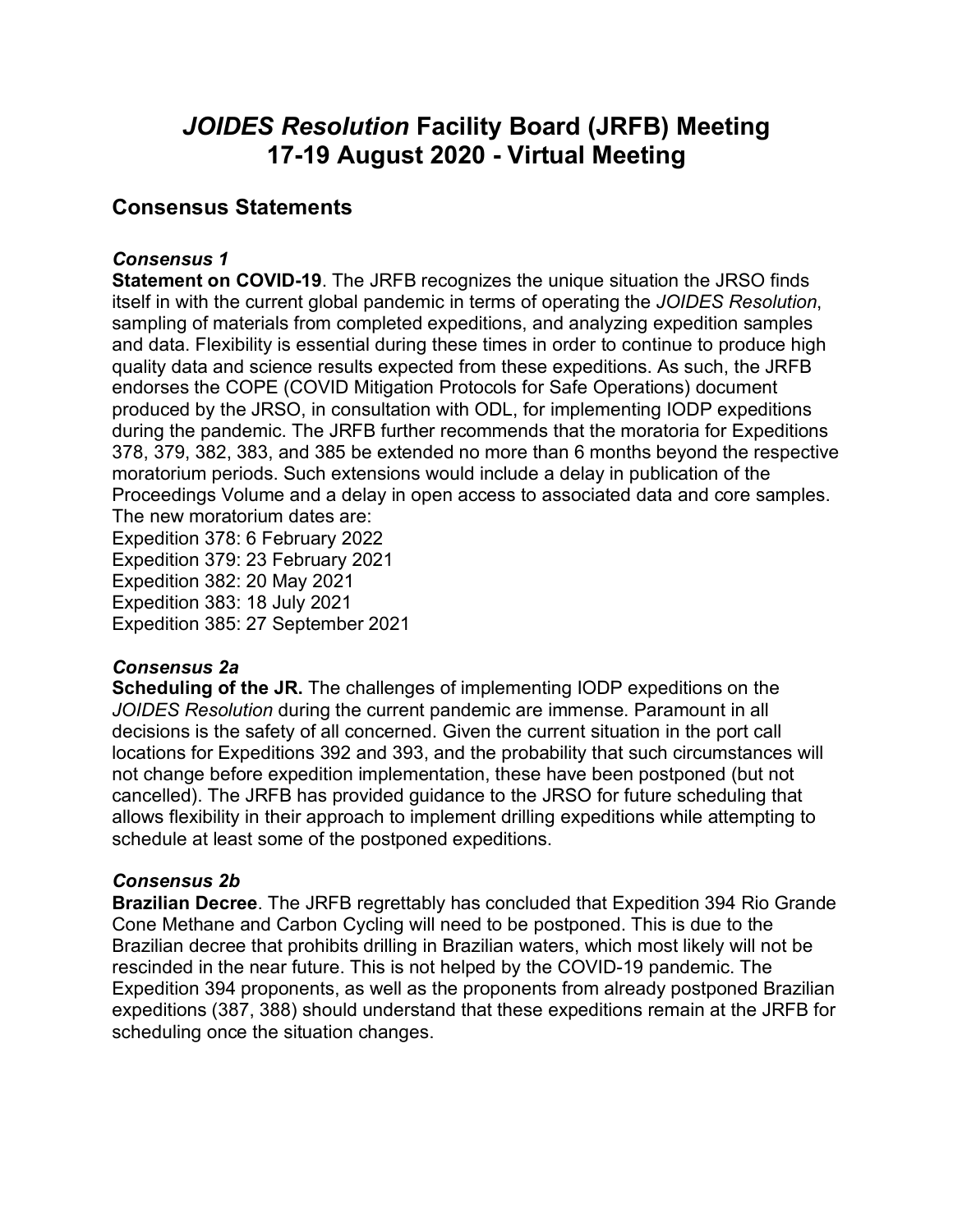### *Consensus 2c*

**JR Expedition Preparation Work**. The JRFB endorses efforts by the JRSO to install the re-entry infrastructure for Expeditions 390 and 393 in advance of those expeditions, in order to use time more productively once those expeditions are able to sail. The JRFB also encourages the JRSO to evaluate the possibility of including hole maintenance at Site U1309 as part of this effort; specifically, the possibility of retrieving the caliper left in the borehole.

### *Consensus 3*

**JRSO**. The JRFB commends the leadership and staff of the JRSO for their exceptional support of scientific ocean drilling by the *JOIDES Resolution* in a landscape of rapidly changing operational and global health challenges. The JRFB also commends the JRSO for their continued focus on the present and future well-being of the facility and all of those involved with it.

### *Consensus 4a*

**2050 Science Framework**. The JRFB recognizes and applauds the exceptional work accomplished by the IODP '*Exploring Earth by Scientific Ocean Drilling - 2050 Science Framework'* writing and review teams, led by Drs. Anthony Koppers and Rosalind Coggon. Their commitment to developing the future directions of scientific ocean drilling from the international IODP community, and under extraordinary circumstances, provides an unprecedented vision for the coming 25+ years of scientific ocean drilling.

### *Consensus 4b*

**2050 Science Framework Implementation**. Implementation of the 2050 Science Framework will require changes to the standard operating practice we currently have for evaluating proposals and potentially implementing expeditions. The JRFB looks forward to the IODP Forum meeting in September 2020, where discussion on implementing the 2050 Science Framework will begin. The JRFB recommends that the implementation planning include input from the Science Support Office, science operators, facility boards, funding agencies, etc., such that the transition from the current Science Plan to the new Science Framework is as transparent and seamless as possible.

### *Consensus 5*

**Future Opportunities**. The JRFB is encouraged by the investments made in the maintenance of the *JOIDES Resolution* by ODL in 2020, and that NSF reported funds saved from deferred expeditions can be used to support expeditions in FY2024, with additional contribution from JR Consortium partners.

### *Consensus 6a*

**Orphan Site Criteria**. As noted by the 2018 JRFB Consensus 9, and the 2019 JRFB Consensus 13, the JRFB in exceptional circumstances, on a case-by-case basis, will consider to keep unimplemented sites at the Board for potential completion at a later date. Exceptional circumstances are now defined as including mechanical failures of the JR, unexpected medical evacuations, etc., but do not extend to weather-related issues (e.g., heavy seas, sea ice, etc.) that are beyond the control of the JRSO and ODL.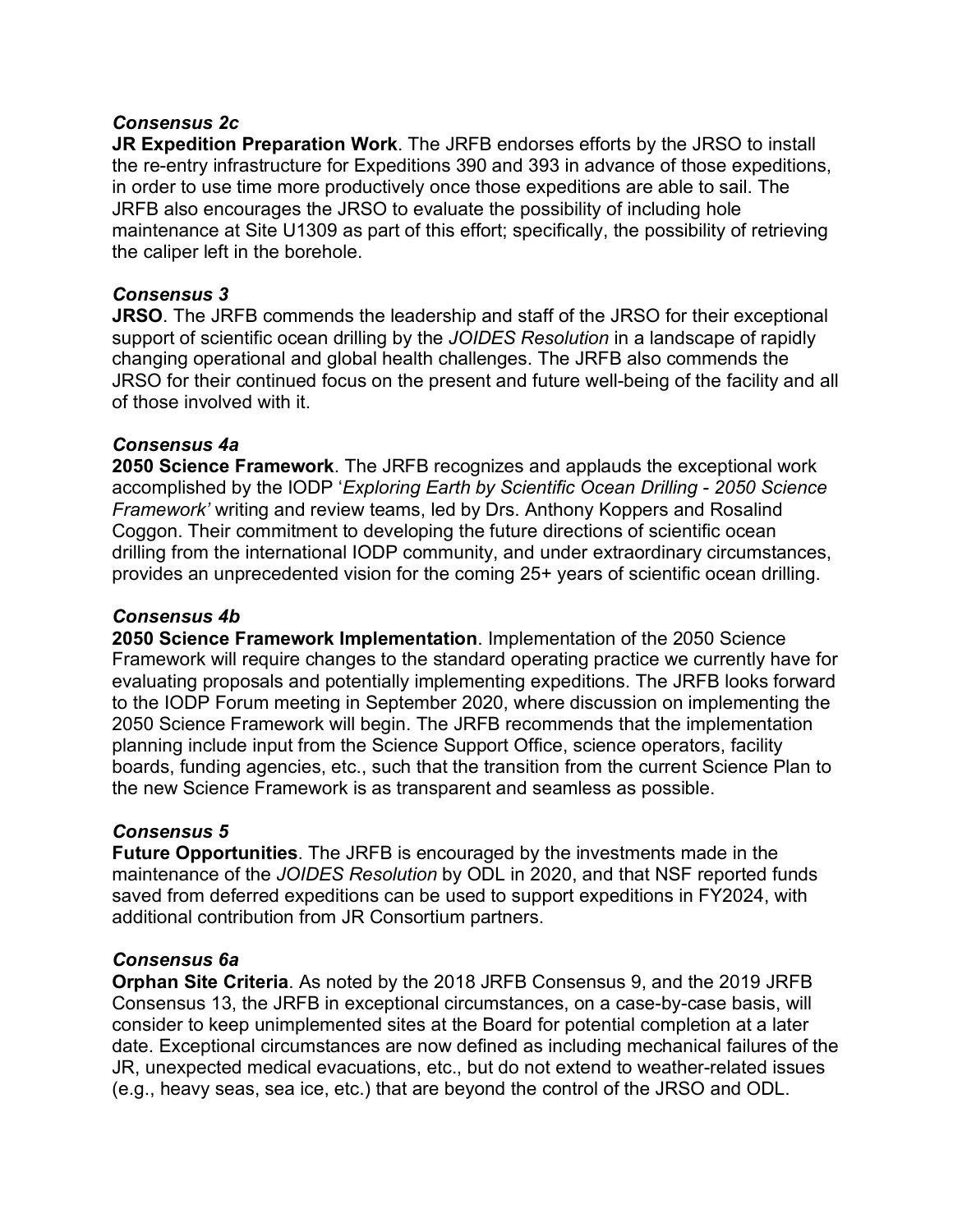### *Consensus 6b*

**Drilling of Orphan Sites**. The JRFB currently has 12 sites from 5 expeditions that have been approved for staying at the Board for potential future drilling. In order to facilitate the drilling of these "orphan" sites, they will be subject to the following:

- If the time that the site(s) have been at the Board exceeds 5 years beyond the original expedition, the proponents will be asked to submit an addendum to the SEP for review to ensure that the science justification for drilling the site(s) is still valid and if new drilling technology/engineering developments are needed and available that would allow the science goal(s) to be achieved. Based upon input from SEP and the JRSO on these two criteria, the JRFB will decide whether or not to keep these sites at the Board for future drilling.
- If the drilling of the sites can be accomplished in a few days, the proponents should consider submitting an APL.
- The feasibility of drilling the hard rock sites will be evaluated by the JRSO after the results of Engineering Expedition 384 are available.
- The proponents may also consider including the undrilled sites in a new proposal to SEP.
- The sites will remain a target of opportunity: transit target, one-off opportunities (e.g., Expedition 368X), etc., but with no guarantee that they will be drilled in the current program.

### *Consensus 7*

**Curatorial Advisory Board**. The JRFB wishes to thank the current CAB Chair, Mike Lovell, and members Richard Arculus and Elisabetta Erba for their exceptional and extended service to the CAB. They have gone above and beyond in their service to our community, having previously agreed to extending their periods of service to 30 September 2020.

### *Consensus 8a*

**Barbara "Bobbie" John**. The JRFB is extremely grateful to Barbara "Bobbie" John for her excellent service to the *JOIDES Resolution* Facility Board and the International Ocean Discovery Program over the last three years. Her experience and insight regarding operational, scientific, and administrative issues that the JRFB has had to deal with means she leaves the Board with the program in a much better position. On behalf of an appreciative international scientific ocean drilling community, we acknowledge the contributions you have made and thank you for your service.

### *Consensus 8b*

**Holly Given**. The JRFB, on behalf of the broad international community, wishes to express deep and heartfelt thanks to Holly Given for the years of service she has given to scientific ocean drilling. Her encyclopedic knowledge and recall of critical facts that govern our program have been instrumental for the smooth running of the International Ocean Discovery Program and her contributions to the ocean drilling programs that came before. Her innate ability to always interject in a positive way at meetings has provided avenues for consensus that would otherwise have taken much longer. As she retires from her duties at the Science Support Office, we applaud her accomplishments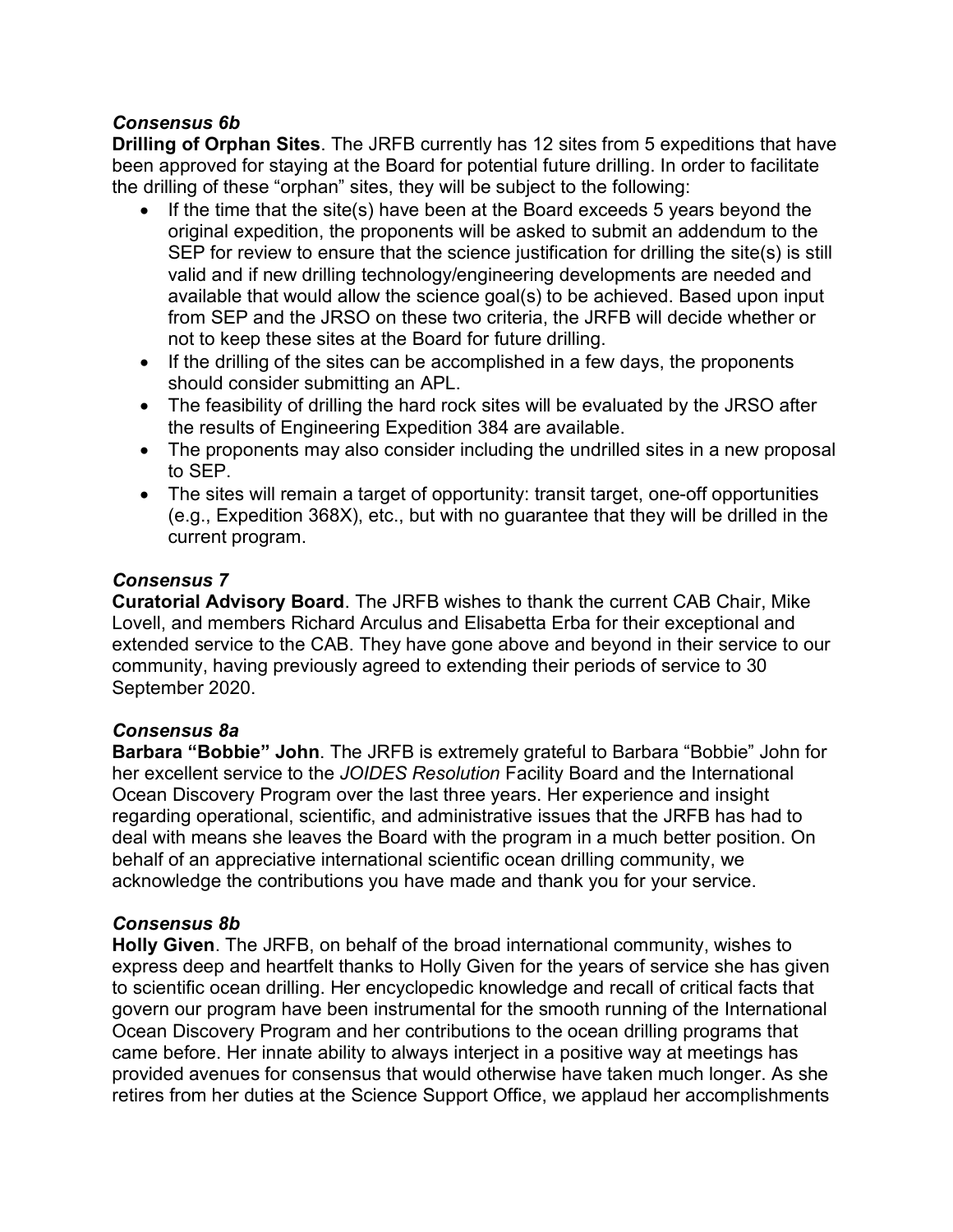that have enabled IODP to be so effective over the years, while also strengthening the international nature of scientific ocean drilling. While she will be sorely missed, we wish her all the very best for the next stage of her life. Thank you so much, Holly!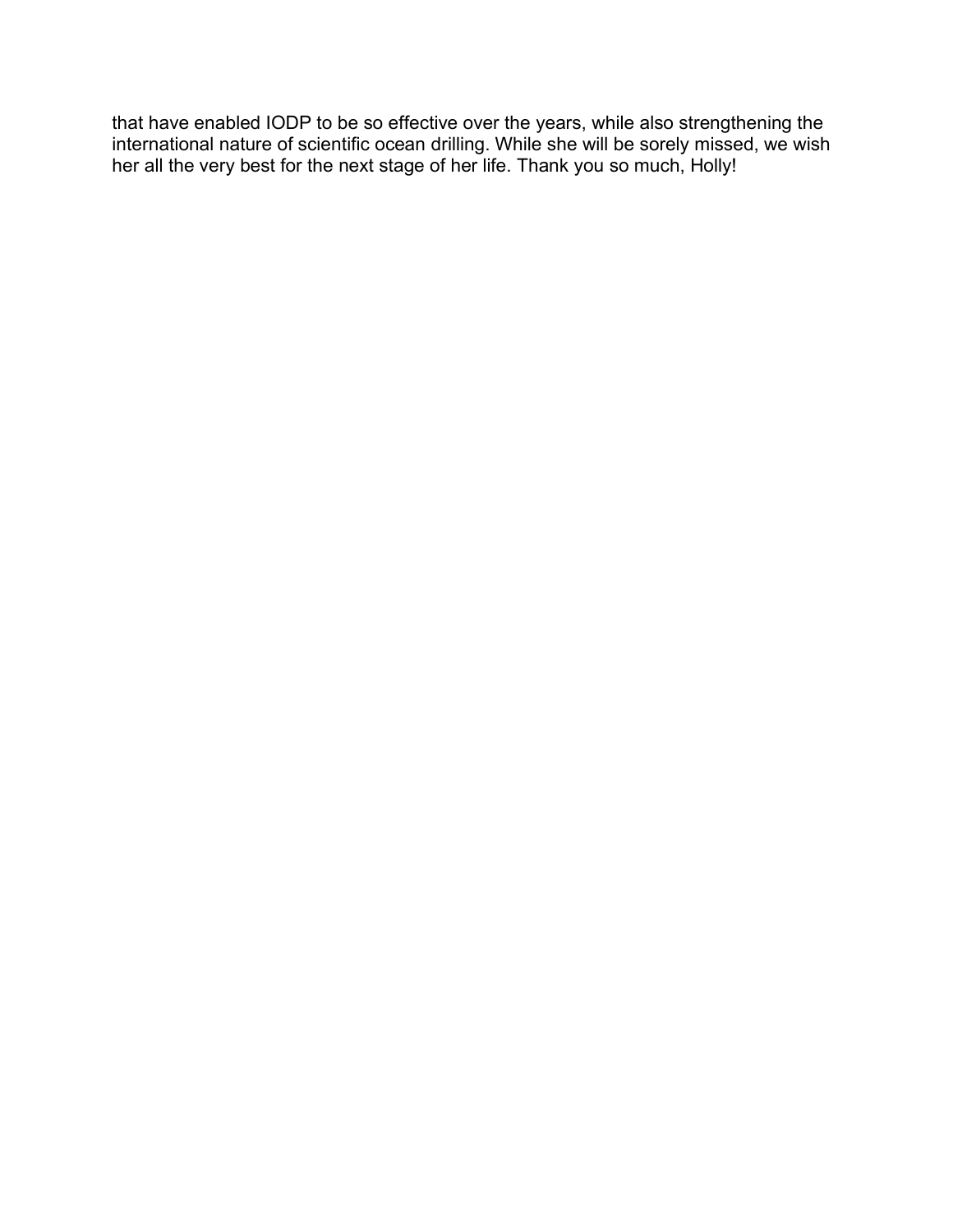### **Action Items**

### *Action Item 1*

JRFB Chair to write to the Co-Chiefs of the orphan sites explaining the implementation criteria to get these sites drilled.

### *Action Item 2*

The JRFB Chair will write to the incoming Curatorial Advisory Board Chair and members informing them of the terms of service.

### *Action Item 3*

(left over 2019 Action Item 7) The following policies and guidelines still require further edits and will be approved by electronic vote. These are the Sample and Data Obligations Policy\*, and the Guidelines for the EPSP Safety Review Report and Presentation and Expedition Safety Package.

*\*the JRFB Chair will work to define when the changes will take effect, including the impact on shore-based sampling parties.*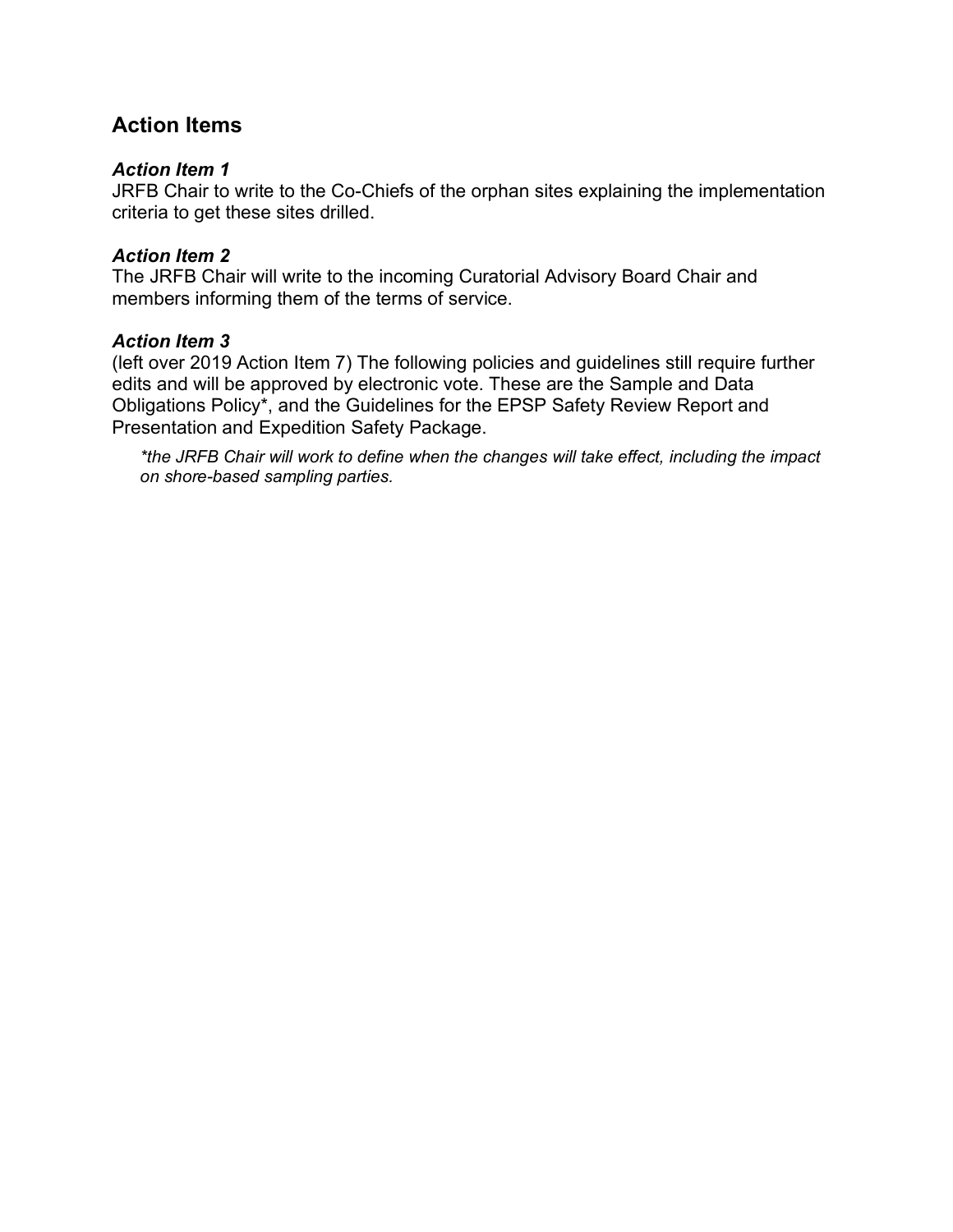### *JOIDES Resolution* **Facility Board Meeting 2020 Roster**

#### **Members**

#### **Liaisons**

Gail Christeson University of Texas at Austin Sarah Davies **Leicester University** Nobukazu Seama<br>Gabriele Uenzelmann-Neben

# **Observers**<br>Gary Acton

Gary Acton **JRSO, Texas A&M University, USA**<br>Carl Brenner **JUSSSP Lamont-Doberty Farth Obs** USSSP. Lamont-Doherty Earth Observatory, Columbia University, USA Dru Clark IODP Science Support Office, Scripps Institution of Oceanography, USA Roz Coggon PROCEED Workshop Scientific Committee, University of Southampton, UK<br>Helen Evans Person Color Science Support Office, Scripps Institution of Oceanography, USA Helen Evans **IODP Science Support Office, Scripps Institution of Oceanography, USA**<br>Nadine Hallman **ICORD Management Agency, CEREGE, France** ECORD Management Agency, CEREGE, France Jeff Gee Scripps Institution of Oceanography, USA Dave Goldberg **USSSP, Lamont-Doherty Earth Observatory, Columbia University, USA** Bob Houtman National Science Foundation, USA Steve Hovan National Science Foundation, USA Kevin Johnson National Science Foundation, USA Hodaka Kawahata President J-DESC Anthony Koppers **NEXT Workshop Co-Chair, Oregon State University, USA**<br>Mitch Malone **Night Communist USA** Mitch Malone **JRSO, Texas A&M University, USA**<br>Harue Masuda J-DESC, Osaka City University, Jap J-DESC, Osaka City University, Japan Chris Olson IODP Science Support Office, Scripps Institution of Oceanography, USA Lorri Peters JRSO, Texas A&M University, USA Katerina Petronotis JRSO, Texas A&M University, USA Terry Quinn **National Science Foundation, USA** Sanny Saito J-DESC, Osaka City University, Japan Angela Slagle USSSP, Lamont-Doherty Earth Observatory, Columbia University, USA Deborah Smith National Science Foundation, USA Marta Torres USAC Chair Gen Totani MEXT Shouting Tuo **IODP-China, Tongji University, China** John Walter **National Science Foundation**, USA Wentao Wang Ministry of Science and Technology (MOST), China Michiko Yamamoto **IODP** Science Support Office, Scripps Institution of Oceanography, USA Alan Yang IODP Science Support Office, Scripps Institution of Oceanography, USA Not attending

James Allan National Science Foundation, USA Leanne Armand The Australian National University, Australia Brijesh Bansal Ministry of Earth Science, India Steve Bohaty University of Southampton, UK Gilbert Camoin ECORD Management Agency, CEREGE, France Brad Clement *JR* Science Operator (JRSO), Texas A&M University, USA Marguerite Godard **University of Montpellier, France Barbara John**<br>
University of Wyoming, USA University of Wyoming, USA Gil Young Kim **Korea Inst. of Geoscience and Mineral Res.** (KIGAM), Republic of Korea Larry Krissek The Ohio State University, USA Clive Neal, Chair **Click Clive Neal, Chair** University of Notre Dame, USA<br>
Yan Sun<br>
Ministry of Science and Techno Yan Sun Ministry of Science and Technology (MOST), China Chiba Institute of Technology, Japan

Nobu Eguchi **Institute for Marine-Earth Exploration and Engineering (MarE3), JAMSTEC, Japan** Holly Given **IODP Science Support Office, Scripps Institution of Oceanography, USA**<br>Barry Katz **IODP Science Support Oceanography, USA**<br>EPSP Chair, Chevron Corporation, Houston, TX, USA Barry Katz **EPSP Chair, Chevron Corporation, Houston, TX, USA**<br>Dick Kroon **EPSP Collam Chair, University of Edinburgh, UK** Dick Kroon **IODP Forum Chair, University of Edinburgh, UK**<br>
Shin'ichi Kuramoto **Institute for Marine-Earth Exploration and Engine** Shin'ichi Kuramoto **Institute for Marine-Earth Exploration and Engineering (MarE3), JAMSTEC, Japan**<br>I isa McNeill **Institute of Containability of Southampton**, UK SEP Co-Chair, University of Southampton, UK<br>Kobe University ECORD Facility Board Chair, Alfred Wegener Institute, Germany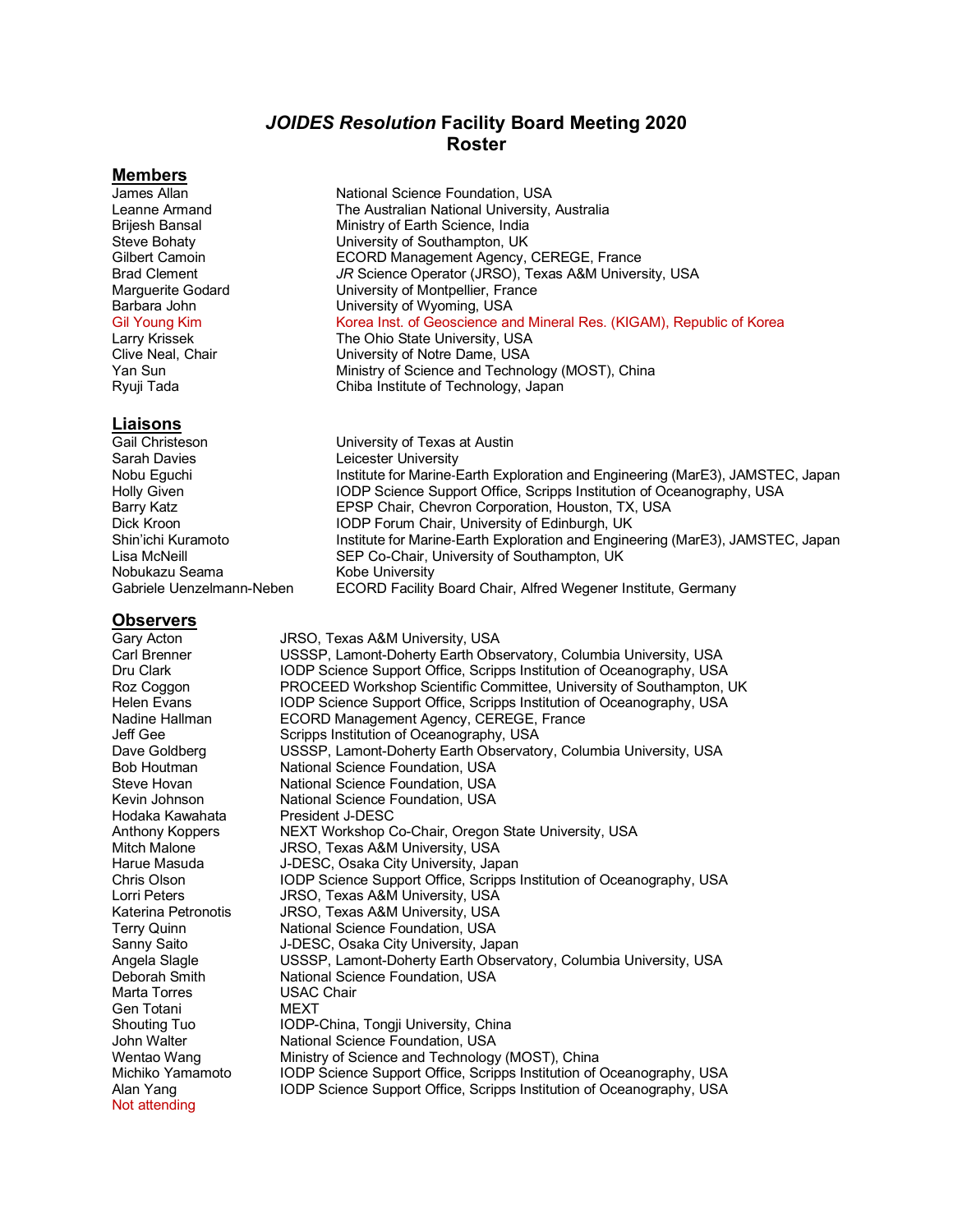# *JOIDES Resolution* **Facility Board Meeting Notes: 17-19 August 2020 - Virtual Meeting**

**Monday 17 August 2020 10:00-13.00 EDT**

### **1. Welcome**

*JOIDES Resolution* Facility Board (JRFB) Chair Dr. Clive Neal welcomed everyone to the first virtual board meeting over Zoom and acknowledged that this would be unusual. The participant introductions were skipped due to the shortened time for the virtual meeting and the various time zones of the participants. Dr. Neal thanked the Board members for the preparation work for the meeting done by email and thanked the various agencies that provided their reports in a written format prior to the meeting. Dr. Neal then went over the logistics and rules of engagement for the meeting. Dr. Neal then reviewed the Action Items from the 2019 JRFB Meeting and noted that many issues have been affected by the global pandemic.

### **2. Approval of Meeting Agenda**

Dr. Neal requested and received consensus to approve the meeting agenda.

### **3. Approval of May 2019 JRFB Meeting Minutes**

Dr. Neal requested and received consensus to approve the 2019 Meeting Minutes.

### **4. JRSO Update on Operations**

Dr. Brad Clement presented an update on JR operations. Dr. Clement summarized Expedition 378 operations. Unfortunately, just before departure they learned through finite element modelling that the drilling derrick was not strong enough to hold the weight of the drill string and operations were limited to water depths <2000m. The shortened expedition did recover >900 meters of core from limited sites. During the transit it was discovered that three thruster seals were leaking, and the vessel would require dry dock to repair them. This impacted Expedition 387 which was postponed due to the need for dry dock. Brazil then denied research clearance which meant that Expedition 388 also had to be postponed. The schedule was changed to accommodate this news and Expedition 395 (Reykjanes Ridge) was quickly added to the schedule. However, travel restrictions, flight availability, and port restrictions due to COVID-19 eventually resulted in the postponement of the Exp 395 as well.

Dr. Clement then presented COPE- COVID-19 Mitigation Protocols Established for Safe JR Operations. These protocols add layers of complexity for the JRSO and anyone who will be sailing. Dr. Clement then went over the current schedule. All JR expeditions have been postponed until February 2021, where Exp 392 is scheduled to begin from Cape Town. Dr. Clement said they have tried to reduce the crew and science party numbers and realize this is difficult to do.

Dr. Mitch Malone then gave an update on Expedition 384 (Engineering Testing) which focused on testing recommendations from the Deep Crustal Drilling Workshop. He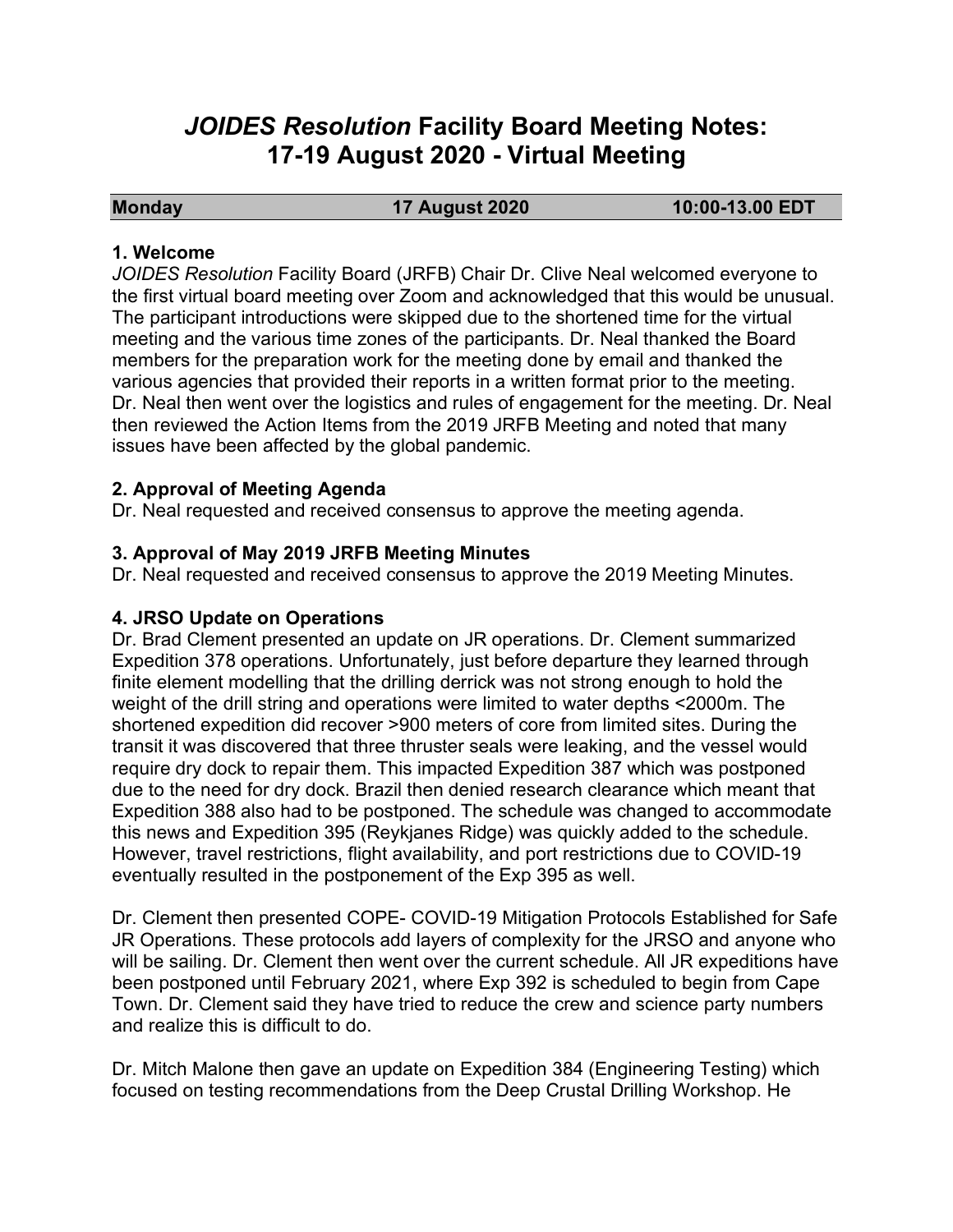summarized the results from various drill bits and one underreamer supplied by industry (including Schlumberger and Baker-Hughes), that were tested.

Dr. Jamie Allan noted how much work it took to pull off Expedition 384 and said that we need to adapt and do as much as we can at this time. Dr. Neal concluded this agenda item re-stating that "we really need to be flexible" in scheduling the JR. and asked people to keep in mind "non-traditional" ways to get science done.

### **5. EPSP Preview of Proposals at the JRFB**

Environmental Protection and Safety Panel (EPSP) Chair Dr. Barry Katz provided an upbeat synopsis that EPSP is now more than one expedition ahead in looking at safety issues. All but three proposals at the JRFB have already been assessed by EPSP. Dr. Katz feels the work mode of EPSP makes virtual meetings difficult and hopes to avoid them. Dr. Katz went over detailed recommendations by EPSP of proposals and their site approvals / recommendations. He concludes that there are lots of proposals to look at, and that we have a pretty robust process.

Dr. Gail Christeson asked about addenda and how to see the most recent status of sites after EPSP meets. Dr. Katz says "we don't know how this gets back to the system at Scripps." Dr. Lisa McNeill said it would be useful to have an updated map of sites after EPSP adjustments. Dr. Given agreed.

### **6. SEP Overview of Proposals for Scheduling**

Science Evaluation Panel (SEP) co-Chairs Drs. Lisa McNeill and Gail Christeson gave an overview of proposals at SEP. They noted that the Biosphere Frontiers theme has few proposal submissions but that it is contained in other proposals with other main themes. They briefly presented 14 proposals that are at the JRFB. Dr. Neal thanked Drs. McNeill, Christeson, Sean Gulick, and Victoria Pease of the International Continental Drilling Program for their work to update to the *IODP Proposal Submission Guidelines*. There were no questions.

### **7. Minimum FY'22 JR Expedition Scheduling**

Dr. Mitch Malone presented the options from the JRSO for discussion of expedition scheduling. Dr. Malone discussed COVID-related restrictions in port nations and explained that they had encountered severe challenges in all ports investigated so far (South America, Africa, and Europe). Dr. Malone noted that the host nations – not the JRSO - are mandating the process, and that we might not be able to get much done before there is a vaccine. Dr. Malone explained that sites in international waters require at least 6 months lead time and sites that require country clearance need more than 8 months lead time. Dr. Neal suggested an off-sequence mini-meeting of the JRFB to make specific scheduling decisions may be necessary depending on which one of the postponement / rescheduling options works out. Dr. Larry Krissek suggested that JRSO should fish in Hole U1309D on Atlantis Massif to try to retrieve and/or grind up the caliper arm that was left in the hole to prepare it before they try to do a full expedition there.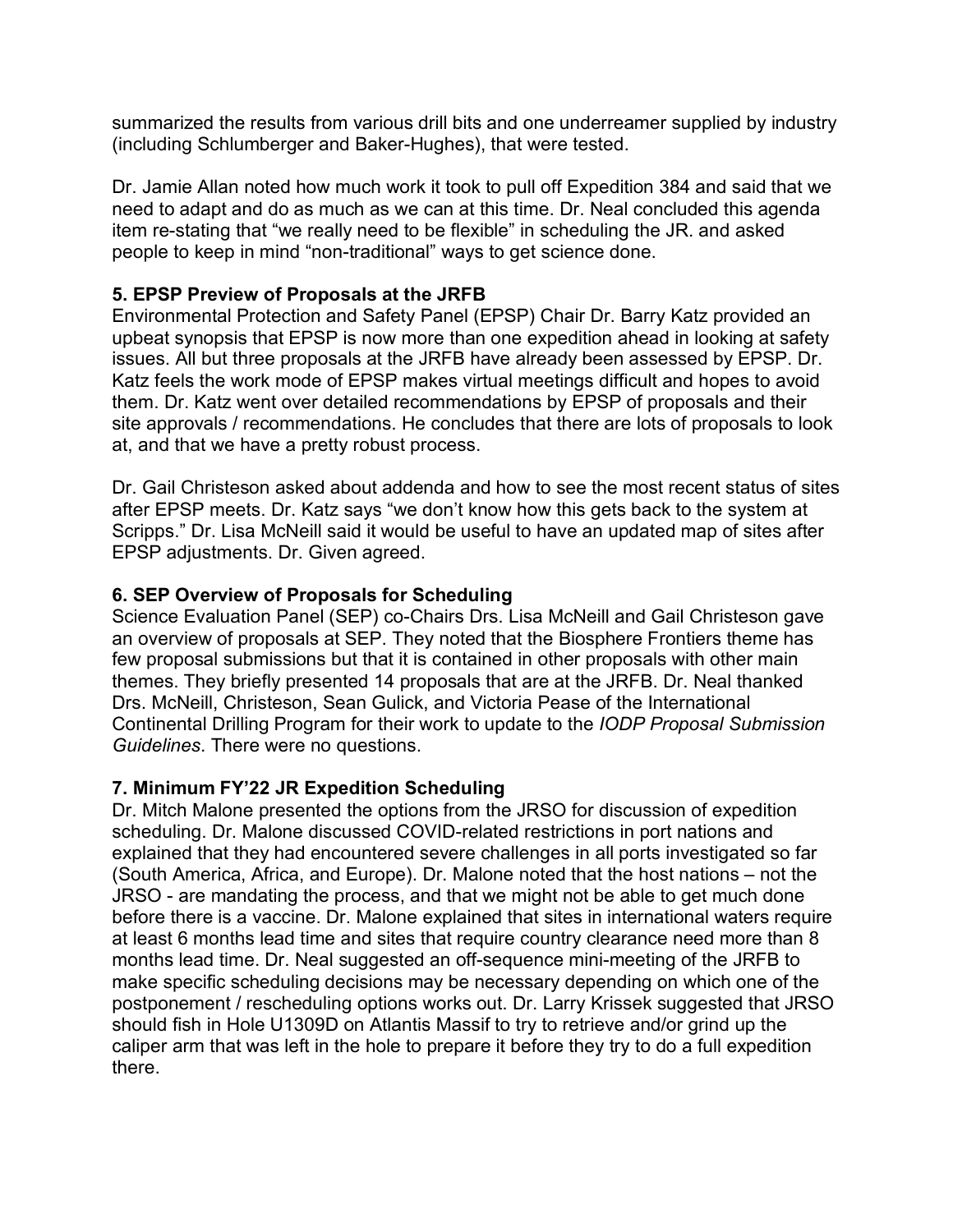Dr. Neal asked the SSO to distribute Dr. Malone's presentation that described the different scheduling option to the Board members. He then asked the Board members to email him with their ranked scheduling preferences. The discussion was tabled until Wednesday.

The meeting ended for the day at 13:26 EDT.

### **Tuesday 18 August 2020 10:00-12.00 EDT**

Dr. Neal started the meeting promptly at 10am EDT

### **8. COVID-19 Impacts on Expedition Moratoria**

COVID-19 has impacted post-cruise sampling for three expeditions: 378, 383 and 385. All three expeditions have been impacted a differently. Expedition 383 finished their first sample party and took ~60% of their samples but the second sample party had to be postponed. Expedition 378 is still working through their XRF scanning and planning their sampling strategy. The JRSO is asking the JRFB for guidance on extending the moratoria for affected expeditions. Dr. Malone noted that two other expeditions were also affected (379 and 382). They had completed their sampling and the moratorium had begun when COVID-19 restrictions prevented them from using their labs. A lengthy discussion followed on the best way to approach the problem with the majority of comments "to keep it simple" because it would be too difficult to customize an extension period for each expedition based on how COVID-19 affected each sample party. Dr. Jamie Allan of NSF reminded the group that NSF's policy for open data access would argue for the minimum reasonable extension. The decision was made to extend the moratorium period for no more than six months for the affected expeditions. See Consensus 1.

### 9. **Scientific Ocean Drilling Science Framework Update**

Dr. Anthony Koppers and Dr. Roz Coggon presented the status of the future Science Framework, "Exploring Earth by Scientific Ocean Drilling." Dr. Dick Kroon as Forum chair gave remarks about how the Science Framework will be considered at the upcoming virtual Forum meeting, including the planning structure and implications on proposal submission and evaluation. Once the research councils have decided if there is going to be a "new program," the Forum will start considering what the organization of that would look like. Dr. Kroon said that the Forum will also discuss the topic of remote meetings, even beyond COVID-19. His goal is to reach a series of consensus statements about how to work with / implement the new Science Framework. Dr. Neal asked when SEP should consider switching to the new Science Framework for proposal evaluation. Dr. Coggon said they are recommending planning workshops beginning at the end of 2021 to focus on the Flagship Initiatives.

Dr. Allan reminded everyone that this is still a framework, not a program with signed memoranda. NSF will make a decision as to proceed with a Dear Colleague Letter exploring community interest in provision of a replacement drillship by June 2021, with a decision to seek acquisition for such a facility at a later time.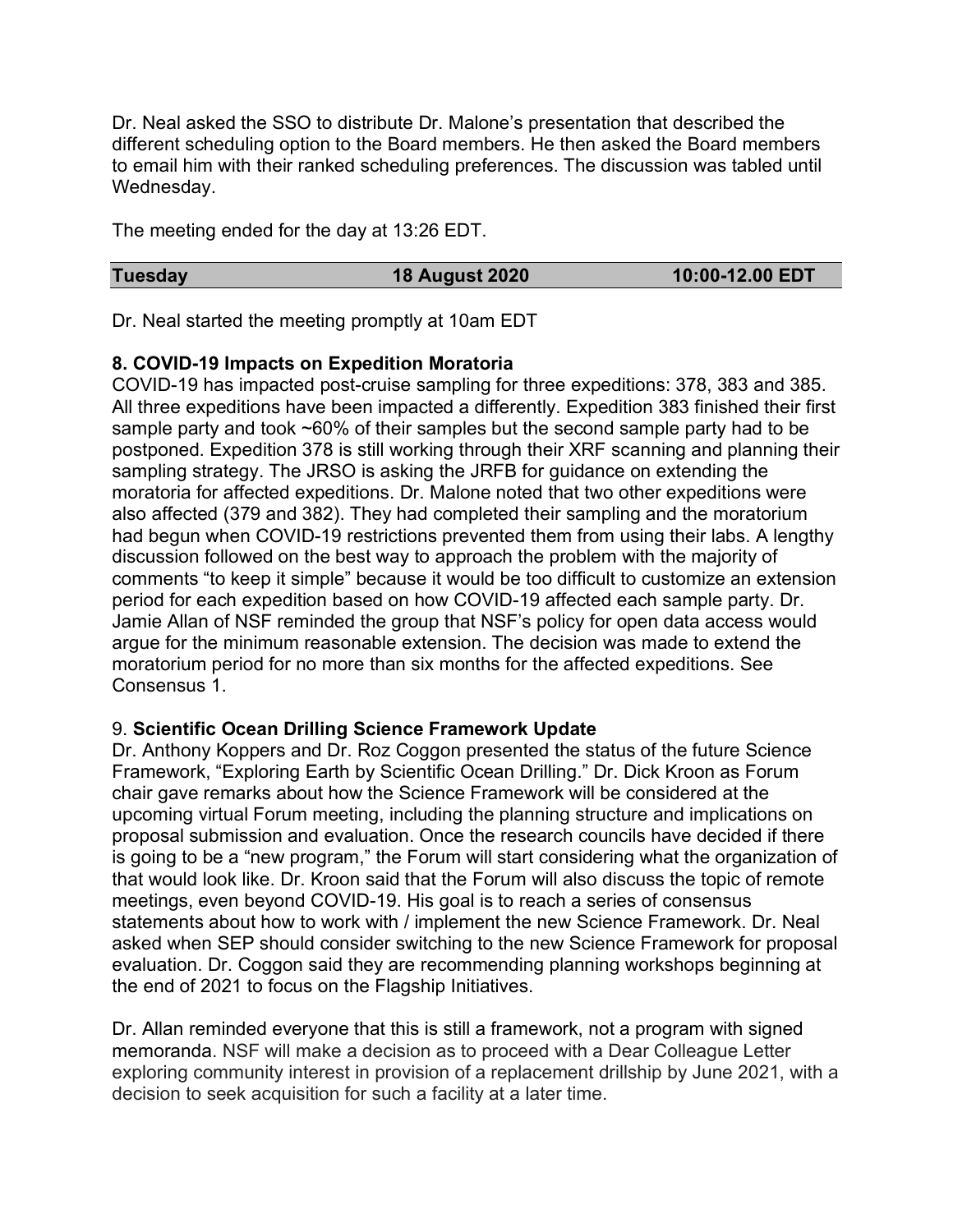Dr. Lisa McNeill voiced support for the idea that proposals should begin to refer to "Framework science" sooner rather than later. Dr. Holly Given asked that as the group begins to ponder implications for drilling proposals, that the Science Support Office is included in the discussion, so they are not caught unaware about possible changes to the proposal process and can advise on their viability. See Consensus 4a and Consensus 4b.

### **10. Availability/Viability of the JR post-2023**

Dr. Jamie Allan noted that the silver lining of the COVID-19 situation is that, with postponed expeditions, we will have enough funds to operate substantially into FY2024. The *JOIDES Resolution* will need a dry dock in 2024 for vessel classifications to be kept, but JR could potentially operate into 2025 and maybe even up to 2028, which is last possible year the JR could operate. See Consensus 5.

Dr. Neal said that the idea to operate the JR into 2028 is mainly to avoid any big gap between JR and a new platform. Dr. Allan reminded everyone that there was a 5 ½ year gap between the *GLOMAR Challenger* and the *JOIDES Resolution* and hopes to avoid that. A compelling Science Framework is only the first step; partners will also be needed to help fund the operations of the new platform. Dr. Allan stated that funding partners would need to increase their contributions by about ~2x to have a globally ranging drill ship. Dr. Kroon agreed that it is important for funding agencies to commit to a new vessel; then we can look into ways to fill platform gaps, etc.

### **11. JR International Partner post-2023 Intentions - Discussion**

Dr. Gilbert Camoin stated that ECORD is ready to participate in the new program, but that their first priority is to remain a platform provider. Dr. Camoin doubts ECORD funding agencies will have decisions in 2021. Funding agencies likely won't be ready to commit before 2022.

Dr. Leanne Armand (ANZIC) has briefed their funding agency about current plans with JR operating through 2024, which was well-received by the Council. There are hopes that there will be a new ship. She said that, while it's far too early to make any commitments, their intention is to stay in the program and try to increase their participation.

Dr. Shin-ichi Kuramoto briefed the Board on plans for the riser drilling vessel *Chikyu*. JAMSTEC will operate *Chikyu* until the end of their FY2025. They will have a constant budget until then, so any big project is difficult without outside money, but they will be able to do riserless operations.

Dr. Shouting Tuo (China) referred the group to his report in the Agenda Book. He is very confident that China will continue as a member of JR Consortium. China still wants to be a new platform provider; it is very likely that China will build a gas hydrate drilling vessel this year and could do IODP work in 2025.

The meeting ended for the day at 12.30 PM EDT.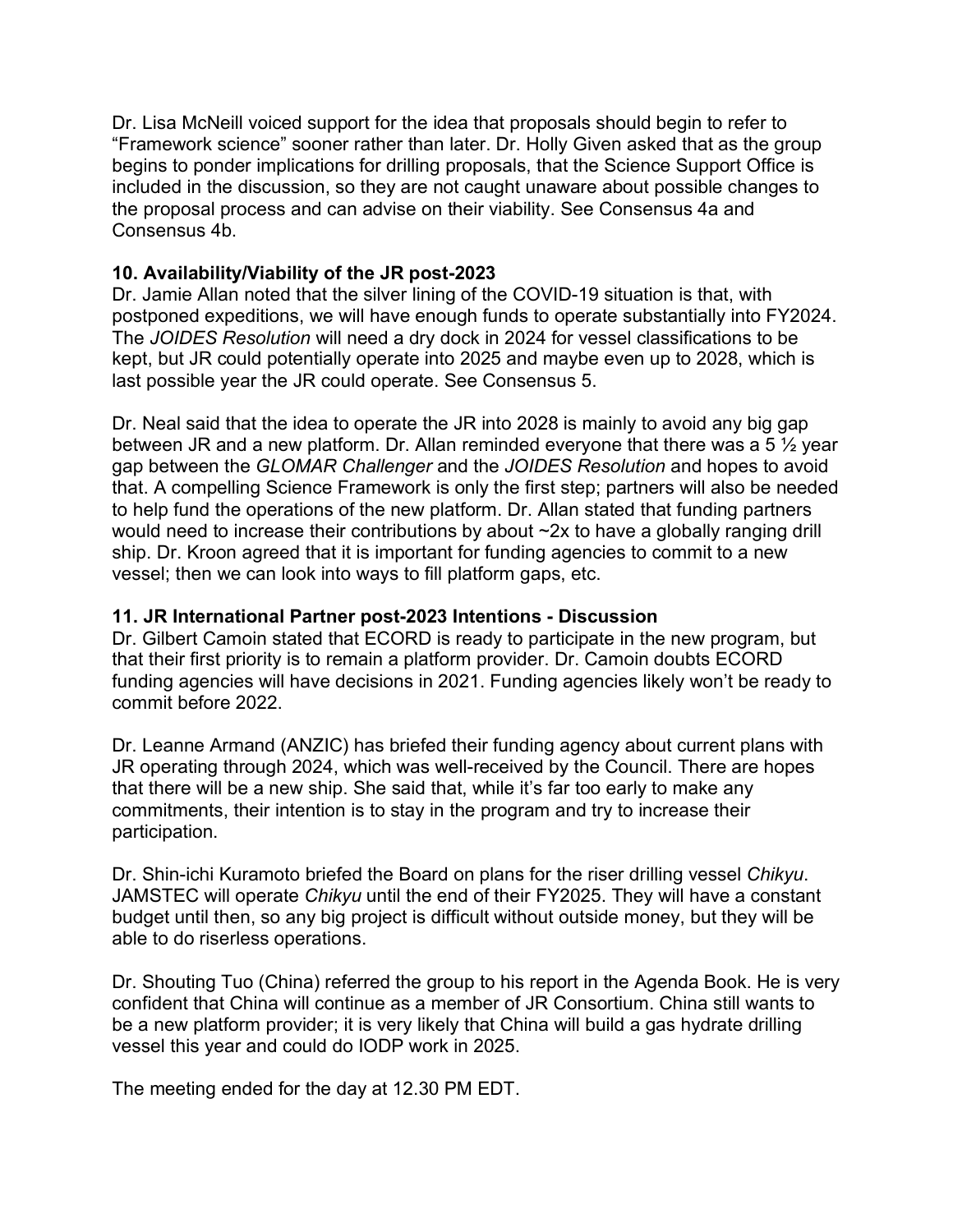Dr. Neal opened the meeting promptly at 10am EDT. There was a brief impromptu discussion about whether the virtual meeting was as successful as it had been for SEP. While virtual meetings are necessary and functional, they are no replacement for inperson meetings.

### **12. Orphan Sites**

Dr. Neal introduced the topic of "orphan sites" that had been left undrilled in recent completed expeditions. The list of these sites is growing, and the Board needs to come up with a strategy for how to handle them. In 2019, the JRFB added certain sites to the orphan list; there is now a new request from Expedition 383. Dr. Brad Clement reminded the group that when the concept of orphan sites was first created, it was for exceptional circumstances involving mechanical failure of the platform or medical emergencies, not weather (which is the basis of the current request). Several Board members said that if we allow weather issues to determine orphan sites, many if not most expeditions would have them. Dr. Jamie Allan says that weather-related problems often correlate with high-risk operations, and that's not a reason to go back without a fundamental review of the science that was accomplished with the drilling that was done. If it was weather issue or high-risk operation to begin with, there's no guarantee of success on the next try. Dr. Allan feels there should be a limited number of years for a site to stay on the orphan list; many of these sites won't be drilled by 2024 and the science should be "looked at again" so it doesn't get stale. Dr. Neal mentioned the "5 year" time frame for dormant proposals as an analogy.

Dr. Lisa McNeill said SEP could possibly be involved in looking at the science around orphan sites again; Dr. Gail Christeson said she'd then like there to be an Addendum or a similar type of formal submission. Dr. McNeill points out that this seems to be a rather new concept and is concerned that the list could get "out of hand" if we don't keep a very high bar for this.

Dr. Neal said that obviously we need clear criteria for co-chiefs so that they know when it is legitimate to request that a site be put on the list, and we need a workable mechanism for how drilling these sites will be implemented. Dr. Neal suggests opportunities can be 1) transit opportunities 2) Ancillary Project Letters (APLs) or otherwise attached to other expeditions. Dr. Christeson felt that the proponents can also just submit a new proposal, which has been the traditional way (before the "orphan site" policy was created) this was handled. Dr. Malone suggested that these can be treated as "less than a leg" proposals that can be slotted into non-standard windows of potential schedules or ship tracks. See Consensus 6a and Consensus 6b.